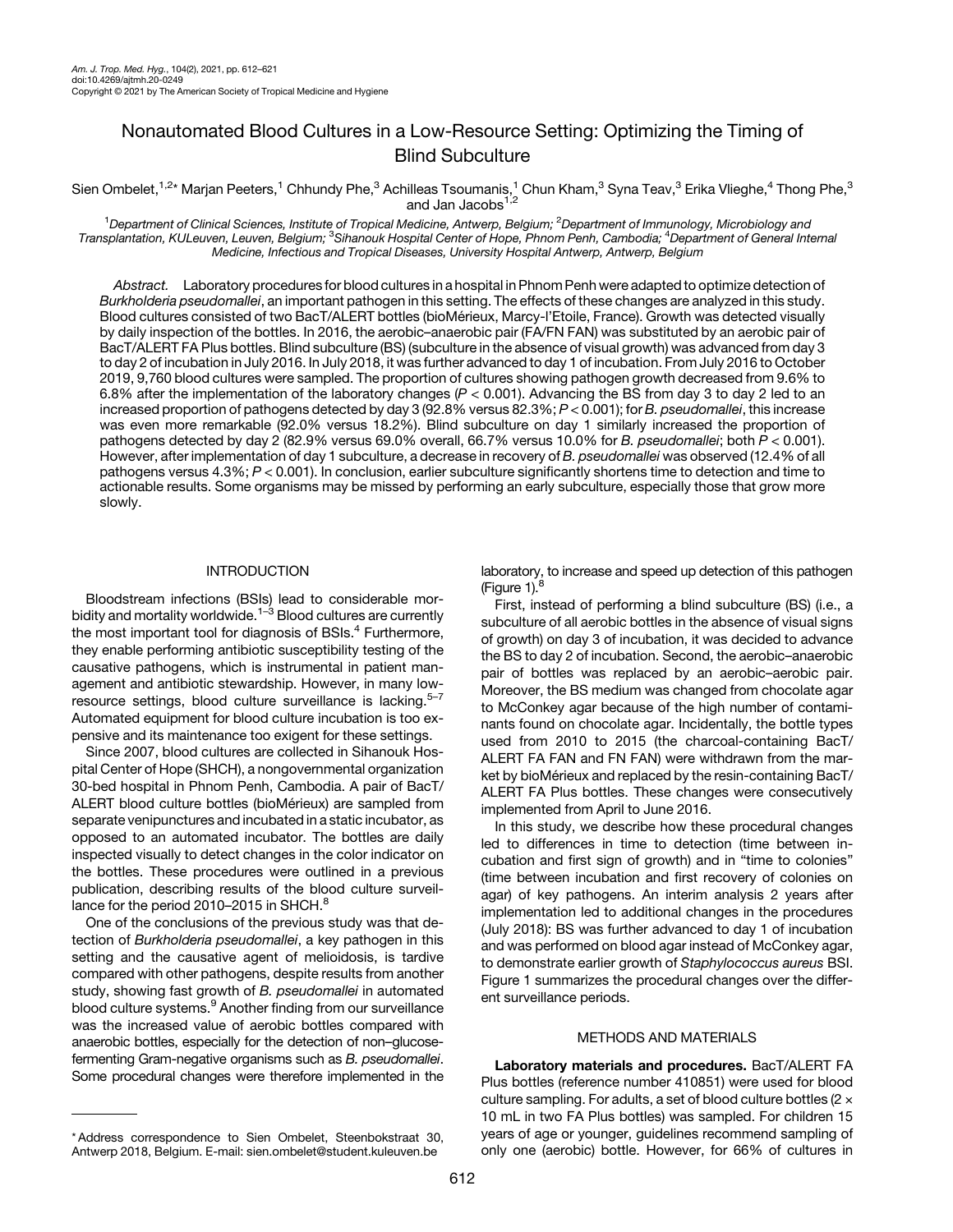<span id="page-1-0"></span>

FIGURE 1. Procedural changes implemented during the three time periods of blood culture surveillance. The detailed results of period 1 are described in a previous publication. $8$  This figure appears in color at [www.ajtmh.org.](https://www.ajtmh.org)

children in SHCH ( $n = 128$ ), two bottles had been sampled. On arrival in the laboratory, bottles were weighed and incubated in a static incubator at  $35^{\circ}C \pm 1^{\circ}C$  for 7 days. Bottles were inspected twice daily for signs of growth (such as color change of the indicator). Bottles with signs of growth were further processed by performing Gram stain of the bottle and subculture on solid media appropriate according to the Gram stain result. A BS was performed on McConkey agar for each bottle on day 2 of incubation from July 2016 to July 2018. From July 2018 to November 2019, BS was performed on blood agar for each bottle on day 1 of incubation.

Laboratory methods for identification and antibiotic susceptibility testing. After growth of colonies on subculture, bacterial isolates were identified using conventional microbiological techniques and Analytical Profile Index (API®) tests (bioMérieux) when necessary. $10$  Antibiotic susceptibility was tested with disk diffusion. Antibiotic disks used were Neo-Sensitabs™ (Rosco Diagnostica, Taastrup, Denmark).

Inclusion and exclusion criteria. Indications for blood culture sampling were based on the systemic inflammatory response syndrome criteria: presence of tachycardia, tachypnea, fever, or hypothermia (temperature  $> 38^{\circ}$ C or  $<$  36 $^{\circ}$ C); altered mental status; and presence of inflammatory parameters such as leukocytosis or leukopenia.<sup>[11](#page-8-0)</sup> Homemade glass bottles and solitary bottles from adults (or children aged > 15 years) were excluded as they do not reflect optimal blood culture methods and to facilitate comparison with the period of 2010–2015, when these bottles were also excluded from the analysis. $8$  Cultures are sampled free of charge, excluding any economical bias to the patient population included in the study.

Data collection and extraction. Patient demographic data, clinical information (such as use of antibiotics 14 days before blood culture sampling) as well as detailed microbiological data were extracted from the laboratory information system (structured query language [SQL]) into Microsoft<sup>®</sup> Excel® for Office 365 (Microsoft Corp., Redmond, WA) for the period July 2016 up to November 2019. Doubtful results and likely errors were verified with the laboratory notebooks. Only paired bottles were considered for analysis, except for children younger than 15 years of age, for whom also single bottles were included. Homemade bottles were excluded from analysis.

Blood volume measurement and calculation. Blood culture bottles were measured on arrival in the laboratory. The weight was noted in the laboratory logbooks and entered in the SQL database (Oracle Corporation, Redwood City, CA). The volume of blood was calculated by subtracting the mean empty weight of a BacT/ALERT FA Plus bottle (measured mean weight =  $61.9$  g,  $SD \pm 0.12$  g) and next dividing the result by substanting the meaning the meaning the measure<br>empty weight of a BacT/ALERT FA Plus bottle (measured<br>mean weight = 61.9 g, SD ± 0.[12](#page-8-0) g) and next dividing the result<br>by the density of blood (= 1.06 g mL<sup>−1</sup>).<sup>12</sup> Bottl  $a$ ged  $\leq$  15 years were not included in the analysis of the blood volume, as guidelines for optimal volume in children differ.<sup>[13](#page-8-0)</sup>

Incubation delay. Day of blood culture request and day of reception in the laboratory were compared to assess possible delay in incubation (needle-to-incubator time).

Statistical analysis. Export of the data from SQL to Microsoft Excel was cleaned and imported into R (R Foundation for Statistical Computing, Vienna, Austria). Statistical tests were performed using R version 3.6.1 (July 5, 2019). Univariate differences in proportions, means, and median values were assessed using chi-square test, Student's t-test, and Wilcoxon rank-sum test, respectively. A segmented logistic regression, modeling the effect of one (July 2016) or two interventions (July 2016 and July 2018), on pathogen growth rate was performed. To assess for the impact of other variables on pathogen growth, such as age, gender, hospitalization status, prior antibiotic use, volume sampled, and delay in incubation, multivariate logistic regression models were calculated for each surveillance period separately and for periods 2 and 3 combined. Presence of a trend over time in the total number of cultures sampled and absolute number of grown pathogens was assessed using Poisson regression. Trends over time in pathogen growth rate and recovery on BS were assessed using logistic regression.

Definitions. Definitions of blood culture–related terms used in this study are given in [Table 1.](#page-2-0) For further reference, the surveillance period of 2010–2015 is called "period 1," the surveillance period of July 2016 to June 2018 is called "period 2," and the surveillance period of July 2018 to October 2019 is called "Period 3." The proportion of blood cultures showing growth of a pathogen will be referred to as "pathogen growth rate."

#### RESULTS

Blood culture results from July 2016 to October 2019. From July 2016 to October 2019, 20,894 bottles were sampled [\(Figure 2](#page-3-0)). After exclusion of homemade and solitary bottles, 19,523 bottles remained for analysis. These correspond to 9,760 cultures from 9,314 suspected episodes of BSI. They were obtained from 8,276 patients with median age of 52 years (2–98 years), including 247 children (age  $\leq$  18 years). Slightly more than half of patients were female (59.1%). Most of the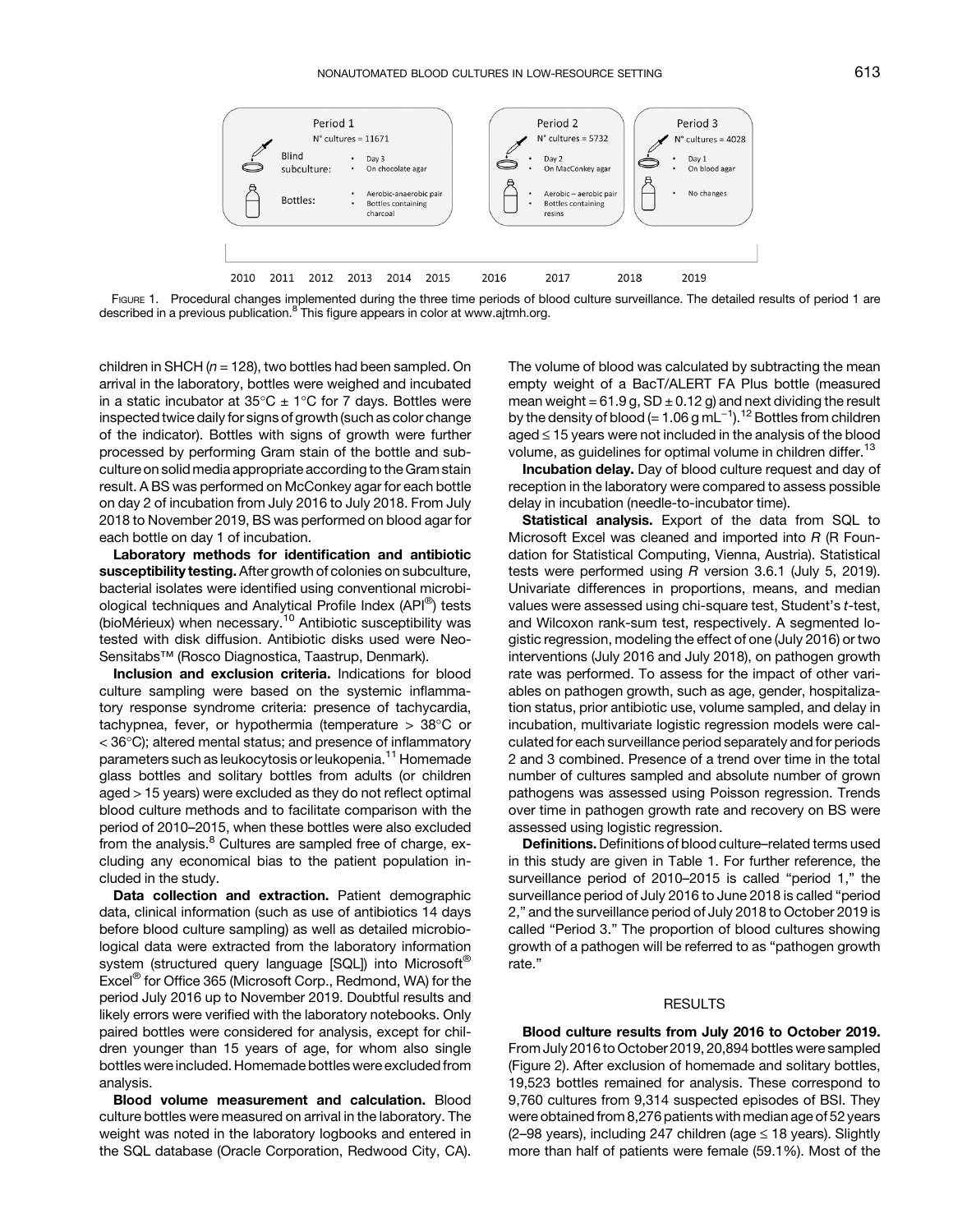TABLE 1

<span id="page-2-0"></span>

| Definitions used in this study <sup>8</sup>                  |                                                                                                                                                                                                                                                                                                                                                                                                                          |  |  |  |
|--------------------------------------------------------------|--------------------------------------------------------------------------------------------------------------------------------------------------------------------------------------------------------------------------------------------------------------------------------------------------------------------------------------------------------------------------------------------------------------------------|--|--|--|
| Term                                                         | Definition                                                                                                                                                                                                                                                                                                                                                                                                               |  |  |  |
| <b>Blood culture</b>                                         | Adults: a collection of blood culture bottles (2 or more) sampled at the same time<br>Children aged $\leq$ 15 years: one blood culture bottle                                                                                                                                                                                                                                                                            |  |  |  |
| Blood culture set                                            | Two aerobic bottles sampled from the same patient at the same time                                                                                                                                                                                                                                                                                                                                                       |  |  |  |
| Solitary bottle                                              | One bottle sampled from the same (adult) patient at the same time                                                                                                                                                                                                                                                                                                                                                        |  |  |  |
| Cancelled blood cultures                                     | Blood culture bottles that arrived in the laboratory but were not further worked up because of<br>cancellation by the treating physician                                                                                                                                                                                                                                                                                 |  |  |  |
| Suspected BSI episode                                        | A suspected BSI episode was defined as all blood cultures sampled within a 14-day interval from<br>the first sample, unless growth (see in the following text)                                                                                                                                                                                                                                                           |  |  |  |
| Culture-confirmed BSI episode                                | A BSI episode was defined as 1) the initial recovery of a pathogen from a suspected BSI episode, 2)<br>the recovery of a pathogen different from the initial pathogen $\geq$ 48 hours after the recovery of the<br>initial pathogen, or 3) the recovery of the same pathogen after at least a 14-day interval since the<br>previous grown culture with this pathogen <sup>8</sup>                                        |  |  |  |
| <b>BS</b>                                                    | A subculture performed in the absence of any visual signs of growth (in this case, change in color of<br>the growth indicator)                                                                                                                                                                                                                                                                                           |  |  |  |
| Contamination rate                                           | Skin and environmental bacteria (coagulase-negative staphylococci, Corynebacterium species,<br>and Bacillus species) were categorized as blood culture contaminants. <sup>18</sup> The rate of<br>contaminants was defined as the number of bottles grown with contaminants divided by the<br>total number of bottles collected (as each bottle was sampled by a separate venipuncture) and<br>expressed as a percentage |  |  |  |
| Pathogen growth rate                                         | The number of blood cultures demonstrating growth of a pathogen, divided by the total number of<br>blood cultures and expressed as a percentage                                                                                                                                                                                                                                                                          |  |  |  |
| Period 1                                                     | Period of blood culture surveillance from 2010 to 2015; BS of aerobic bottle done on day 3 of<br>incubation                                                                                                                                                                                                                                                                                                              |  |  |  |
| Period 2<br>Period 3                                         | Period of blood culture surveillance from July 2016 to June 2018; BS done on day 2 of incubation<br>Period of blood culture surveillance from July 2018 to October 2019; BS done on day 1 of<br>incubation                                                                                                                                                                                                               |  |  |  |
| Day of incubation                                            | Days of incubation were mentioned to indicate for instance the time-to-detection. They were<br>defined as follows:<br>Day $0 =$ reception in the laboratory<br>Day $1 =$ after 1 night of incubation<br>Day $2 =$ after 2 nights of incubation<br>Day $3 = $                                                                                                                                                             |  |  |  |
| Time to detection                                            | The time between reception of the bottle in the laboratory and the moment that growth of a<br>pathogen is detected and can be reported. For bottles showing growth first on BS, the time to<br>detection is the day after the BS, that is, the day colonies are witnessed on BS.                                                                                                                                         |  |  |  |
| Time to colonies                                             | The time between reception of the culture in the laboratory and the moment that colonies are<br>available on solid medium (agar) for further testing                                                                                                                                                                                                                                                                     |  |  |  |
| Community-acquired and<br>healthcare-associated BSI episodes | Community-acquired and healthcare-associated BSI were defined according to the day of<br>sampling, that is, at $\leq$ 2 days and $>$ 2 days of hospital admission, respectively.                                                                                                                                                                                                                                         |  |  |  |

BS = Blind subculture; BSI = bloodstream infection.

suspected BSI episodes (96.5%) were community acquired [\(Table 2](#page-3-0)).

In 7.1% of suspected BSI episodes, a pathogen was recovered from blood culture. In total, 664 pathogens were recovered. There were five polymicrobial infections, that is, episodes for which two different pathogens were recovered. The most frequent pathogens were Escherichia coli, Salmonella Paratyphi A, and B. pseudomallei ([Figure 2](#page-3-0)), which accounted together for 62.8% of all recovered pathogens. The contamination rate expressed per bottle and per culture was 2.7% and 5.1%, respectively. In 26 of 496 contaminated cultures, an identical contaminant was found in both bottles (5.2%).

Suspected episodes of patients under antibiotic treatment (antibiotic administered 2 weeks or less ago) showed growth more often (8.0%) than episodes of patients not under antibiotic treatment (6.5%) ( $P = 0.017$ ; [Table 2\)](#page-3-0). Suspected healthcare-associated infections were also associated with higher growth rates ( $P = 0.017$ ; [Table 2\)](#page-3-0). The mean blood volume sampled per bottle was 9.51 mL (SD 1.90); this was significantly higher than the mean volume of the period 2010–2015, when it was 7.99 mL  $(P < 0.0001)$ . Correct filling rate (between 8 mL and 12 mL) increased from 59.5% of all bottles to 79.4% ( $P < 0.001$ ).

Blind subculture yielded 184 pathogens, representing 27.7% of all recovered pathogens. All contaminants found on BS  $(n = 81)$  were recovered in the period July 2018 to October 2019, when the medium for BS was changed to blood agar: this allowed the growth of Gram-positive organisms. The most commonly isolated pathogen on BS was Salmonella Paratyphi A ( $n = 71$ ; 38.6%), followed by B. pseudomallei ( $n = 40$ ; 21.5%) and *E. coli* ( $n = 25$ ; 13.6%). Proportionally, BS contributed most to detection of B. pseudomallei, yielding 66.7% of all recovered B. pseudomallei.

Comparison of yield between the different surveillance periods. Pathogen growth rate per suspected episode was 10.2% in period 1. In period 2, pathogen growth rate decreased to  $7.1\%$  ( $P < 0.001$ ). In period 3, growth rate remained at 7.0%. The absolute number of cultures sampled per month increased during this period, from 177 per month to 239 per month in period 2 and to 252 cultures per month in period 3, as shown in [Table 3.](#page-4-0) As also shown in this table, the recovery of pathogens in absolute numbers remained stable over the whole surveillance period  $(P = 0.17)$ .

[Table 4](#page-5-0) shows the output of the multivariate and segmented regression models for the different surveillance periods. Pathogen growth rate per culture was stable over time within each surveillance period, but a significant decline in the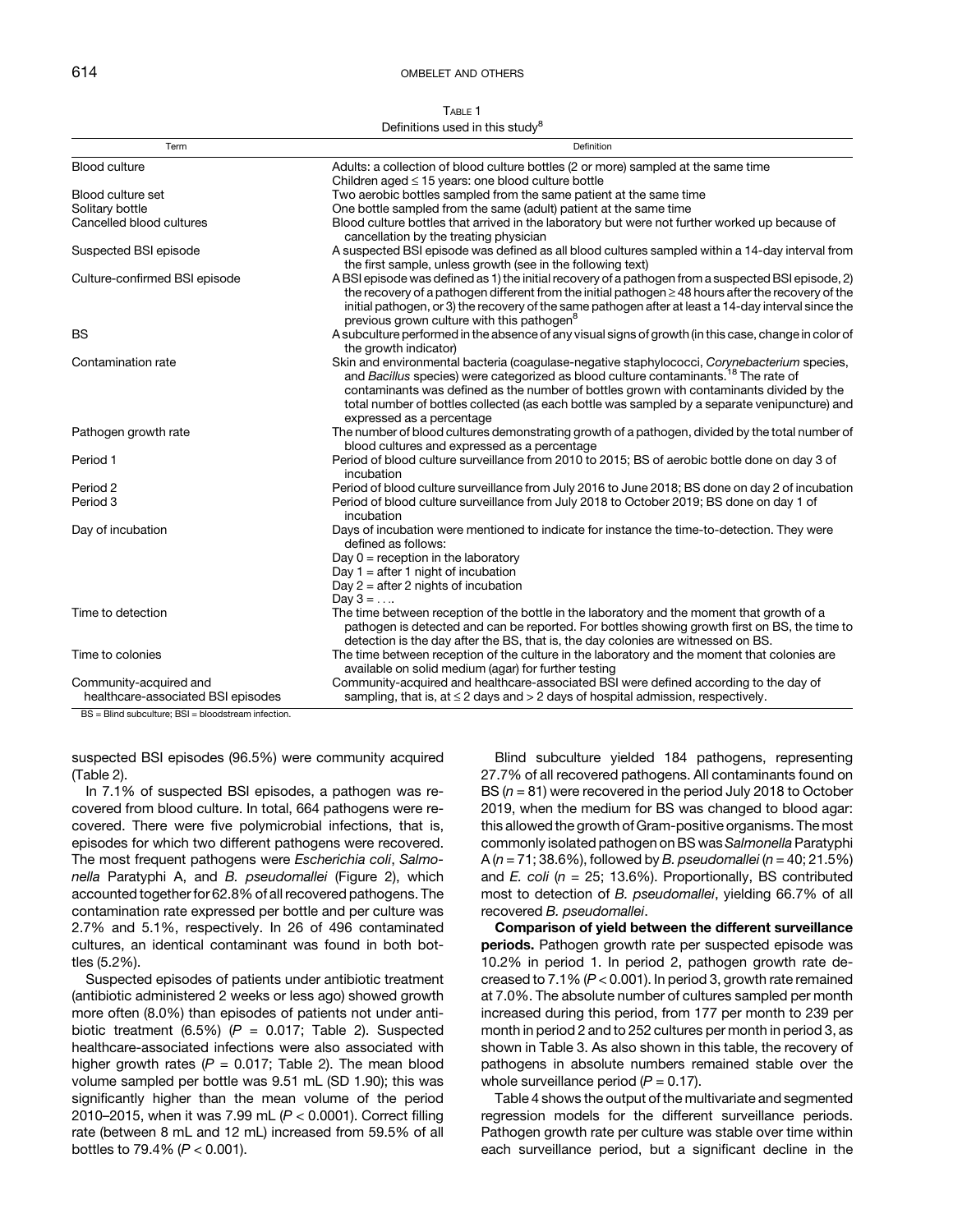<span id="page-3-0"></span>

FIGURE 2. Breakdown of blood cultures sampled in Sihanouk Hospital Center of Hope from July 2016 to October 2019 (periods 2 and 3). \* In five episodes, two different pathogens were retrieved from the same culture.

growth rate was seen after the first intervention (July 2016). Prior antibiotic treatment had a negative effect on growth rates in period 1, but a positive, albeit not statistically significant, effect in periods 2 and 3. Contrary to expectations, higher sampled volume was not associated with better recovery of pathogens, nor was increased incubation delay associated with worse recovery of pathogens.

Another important observation was the declining recovery of B. pseudomallei in period 3, when the BS was advanced to day 1 [\(Table 3\)](#page-4-0). This followed a relative increase during period 2, when proportion rose from 8.3% to 12.4%  $(P = 0.02)$ . The proportion of B. pseudomallei among all culture-confirmed BSI went down from 12.4% in period 2 to 4.3% ( $P < 0.001$ ). Simultaneously, the proportion of Salmonella Paratyphi A further increased to 39.7% of all pathogens, demonstrating an obvious increasing trend since 2010 ([Table 3\)](#page-4-0).

Comparison of time to detection and time to colonies between the different surveillance periods. The yield of BS increased significantly when the subculture was advanced; it rose from 6.7% of all retrieved pathogens to 9.6% by advancing the subculture to day 2; it further increased to 45.1% by advancing subculture to day 1 [\(Table 3](#page-4-0)).

By advancing the BS to day 2 of incubation, the time to detection of growth in general, and specifically of B. pseudomallei, shortened significantly ([Figures 3](#page-5-0) and [4](#page-6-0)). The cumulative proportion of all pathogens (excluding B. pseudomallei) retrieved by day 3 (the day following the BS) increased from 86.6% to 92.9% ( $P = 0.002$ ). For B. pseudomallei, cumulative proportion retrieved by day 3 increased rather spectacularly from 18.2% to 92% (P < 0.001).

Blind subculture on day 1 further shortened the time to detection. The proportion of total pathogens retrieved by day 2 increased from 69.0% to 82.9% (P < 0.001). Time to detection shortened for B. pseudomallei; cumulative growth on day 2 increased to 66.7% for all B. pseudomallei cultures, from only 10.0% when day 2 BS was performed  $(P < 0.001)$  ([Figure 3\)](#page-5-0).

[Figures 3](#page-5-0) and [4](#page-6-0) also show the cumulative time to colonies; this is the interval between the moment of incubation to the moment colonies are available for identification and antibiotic susceptibility testing. A shorter time to colonies therefore leads to faster actionable results for the clinician. The impact of advancing the BS on time to colonies is even greater than that of advancing the BS on time to detection. A day 2 BS led to 80.1% of all pathogens (including B. pseudomallei) showing colony growth by day 3, versus 67.2% with a day 3 BS ( $P <$ 0.001). Similarly, advancing the subculture to day 1 led to a recovery of colonies on day 2 of 77.1%, versus only 39.3% when a day 2 BS was performed  $(P < 0.001)$ .

|--|--|

|  | Demographic and clinical data of patients with suspected and culture-confirmed BSI episodes from July 2016 to October 2019 (periods 2 and 3) |  |  |
|--|----------------------------------------------------------------------------------------------------------------------------------------------|--|--|
|--|----------------------------------------------------------------------------------------------------------------------------------------------|--|--|

|                                           |                       | All suspected<br><b>BSI</b> episodes | Non-confirmed<br><b>BSI</b> episodes | Culture-confirmed<br><b>BSI</b> episodes | P-value |
|-------------------------------------------|-----------------------|--------------------------------------|--------------------------------------|------------------------------------------|---------|
| No. of patients                           |                       | 8.276                                | 7.641                                | 635                                      |         |
| Female (% of number of patients)          |                       | 4,892 (59.1)                         | 4,539 (59.4)                         | 353 (55.6)                               | 0.13    |
| Age, median (range) (years)               |                       | $52(2-98)$                           | $52(2-95)$                           | 48.5 (9-98)                              | < 0.001 |
| Total no. of BSI episodes                 |                       | 9.314                                | 8.655                                | 659                                      |         |
| Healthcare vs. community                  | Community- acquired   | 8.408 (95.7)                         | 7.831 (95.8)                         | 577 (93.5)                               | 0.017   |
| (% of number of episodes) $(n = 8.790)^*$ | Healthcare-associated | 382(4.3)                             | 342(4.2)                             | 40 (6.5)                                 |         |
| Antibiotic treatment + (% of number of    | Recent                | 3.737(40.1)                          | 3.439(40.6)                          | 298 (45.2)                               | 0.017   |
| episodes) $(n = 9.113)^{*}$               | None                  | 5,376 (57.7)                         | 5,027(59.4)                          | 349 (53.0)                               |         |

BSI = bloodstream infection. P-values were calculated for differences in parameters between confirmed and non-confirmed episodes, using a multivariate logistic regression model of (suspected) episodes during periods 2 and 3.

Episodes for which no data were available were not included in this analysis.

†Recent antibiotic treatment was defined as administration of antibiotics in the last 2 weeks.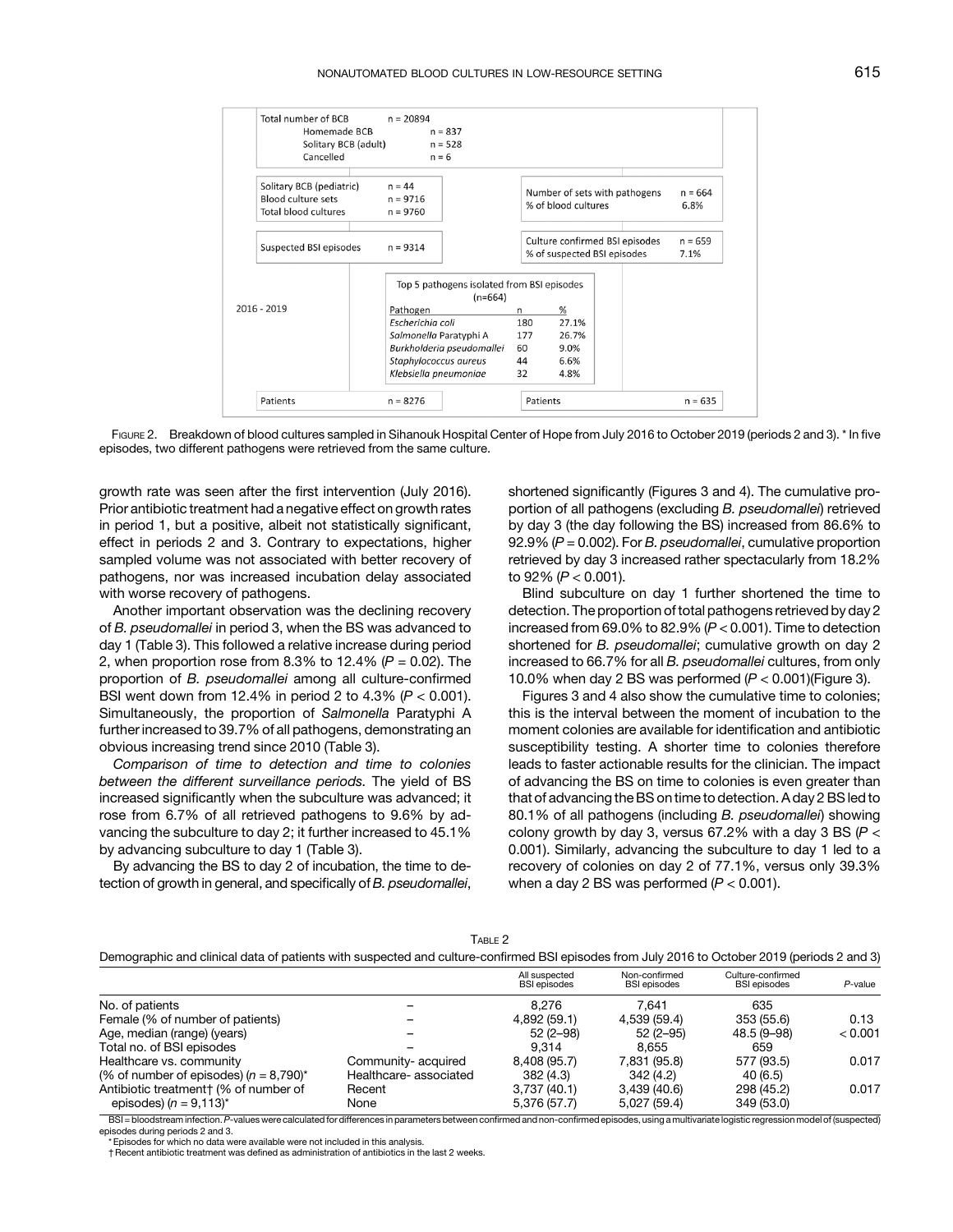## <span id="page-4-0"></span>616 OMBELET AND OTHERS

| Comparison of total blood culture yield and retrieval of B. pseudomallei and Salmonella Paratyphi A over different surveillance periods |                      |                      |                      |                          |
|-----------------------------------------------------------------------------------------------------------------------------------------|----------------------|----------------------|----------------------|--------------------------|
|                                                                                                                                         | Period 1 (2010-2015) | Period 2 (2016-2018) | Period 3 (2018-2019) | Test for trend over time |
| Number of months of surveillance                                                                                                        | 66                   | 24                   | 16                   |                          |
| Pathogen growth rate                                                                                                                    | 10.7%                | $7.1\%**$            | 7.0%                 | P < 0.001                |
| Total number of cultures sampled                                                                                                        | 11.671               | 5.732                | 4,028                |                          |
| Mean per month                                                                                                                          | 177                  | 239**                | 252**                | P < 0.001                |
| Total number of pathogens retrieved                                                                                                     | 1,087                | 387                  | 277                  |                          |
| Mean per month                                                                                                                          | 16.5                 | 16.1                 | 17.3                 | $P = 0.25$               |
| Retrieved on BS (% of all pathogens)                                                                                                    | 73 (6.7)             | 37(9.6)              | $125(45.1)$ **       | P < 0.001                |
| Total number of B. pseudomallei retrieved<br>(% of all pathogens)                                                                       | 90(8.3)              | 48 (12.4)**          | $12(4.3)**$          |                          |
| Mean per month                                                                                                                          | 1.4                  | $2.0*$               | $0.8**$              | $P = 0.53$               |
| Retrieved on BS (% of all B. pseudomallei)                                                                                              | 55 (55.6)            | 28(56.0)             | 9(75.0)              | $P = 0.002$              |
| Total number of Salmonella Paratyphi A<br>(% of all pathogens)                                                                          | 147 (13.5)           | 74 (19.1)            | 110 (39.7)           |                          |
| Mean per month                                                                                                                          | $2.2\phantom{0}$     | $3.1*$               | $6.9**$              | P < 0.001                |
| Retrieved on BS (% of all Salmonella<br>Paratyphi A)                                                                                    | 1 (0.1)              | 0(0.0)               | 71 (65.5)**          | P < 0.001                |

BS = blind subculture; B. pseudomallei = Burkholderia pseudomallei. Pathogen growth rate was defined as proportion of blood cultures showing growth of a pathogen. Statistically significant ifferences with the previous surv shows that pathogen growth rate significantly declined in periods 2 and 3, but that the total number of pathogens retrieved remained stable. The total number of Salmonella Paratyphi A retrieved showed an increasing trend, whereas the total number of B. pseudomallei retrieved increased in period 2 but decreased significantly in period 3.

Even for pathogens that do not benefit from BS in terms of time to detection, BS may lead to faster recovery of colonies. For example, advancing the BS to day 1 did not significantly shorten the time to detection for S. aureus (cumulative detection by day 2 actually slightly decreased from 53.8% in period 2–50.0% in period 3), but it did significantly shorten the time to colonies: when performing BS on day 1, colonies were available for 44.4% of all grown S. aureus cultures by day 2, versus only 15.4% when BS was performed on day 2  $(P = 0.04)$ .

#### **DISCUSSION**

This analysis of blood culture data from SHCH studied the effect of implementation of procedural changes in the laboratory on important quality indicators such as time to detection of pathogens and blood culture yield.

Advancing the BS to day 2 led to shorter time to detection overall and higher relative recovery of B. pseudomallei. This higher recovery may also have been caused by the change of an aerobic–anaerobic pair to an aerobic–aerobic pair; a previous analysis had shown that B. pseudomallei grew mainly in the aerobic bottle of a blood culture set (70/99 B. pseudomallei cultures grew only in the aerobic bottle). $8$  When an aerobicaerobic pair was used, 10 of 62 cultures growing B. pseudomallei showed growth in just one bottle (16.1%). Had an aerobic–anaerobic pair been used, half of these infections would theoretically have been missed. However, B. pseudomallei incidence may also have increased in the region during that period; epidemiological data on B. pseudomallei are scarce, but Calmette Hospital reported their incidence of B. pseudomallei to the Melioidosis Research Coordination Network, and observed a steady increase in identified cases from 2013 to 2018.[14](#page-8-0)

The overall pathogen growth rate per suspected episode decreased from 10.2% in period 1 to 7.1% for periods 2 and 3. This is still within the recommendations of blood culture guidelines, which recommend a pathogen growth rate between  $6\%$  and  $12\%$ ,<sup>[15](#page-8-0)</sup> but the decrease was nonetheless significant and a cause of concern. Reasons for a declining growth rate can be related to efficiency of recovery of pathogens or to sampling indications. The indications for blood culture sampling have not changed between 2010 and the present, but we observed a sharp increase in the number of blood cultures sampled when comparing periods 2 and 3 with period 1 (Table 3). Because of hospital budget problems, the number of patients was limited in the period before 2016. The hospital went to full function of both outpatient departments and hospital beds since 2016. The number of pathogens detected per month, however, remained stable. These results suggest the drop in pathogen growth rate may have been caused by increased sampling, rather than suboptimal recovery of pathogens.

The replacement of an anaerobic bottle by another aerobic bottle led to an expected decrease in recovery of strictly anaerobic pathogens; it is however unlikely this would have had a significant effect on pathogen growth rate, as only 34 strictly anaerobic pathogens were recovered in period 1 (3.0% of all grown cultures; 0.3% of all sampled blood cultures). The omission of anaerobic bottles is contested, as many authors point out that anaerobic infections may not always be correctly predicted by clinical signs; antibiotic resistance among anaerobic bacteria is increasing, and some facultative pathogens show faster growth in anaerobic than aerobic bottles.[16](#page-8-0)–[19](#page-8-0) However, our own evaluation of the use of anaerobic bottles in SHCH showed slower and less efficient overall pathogen growth in anaerobic bottles.<sup>[8](#page-8-0)</sup> Given the importance of the obligate aerobic pathogen B. pseudomallei in this setting and the inability of the laboratory to perform anaerobic antibiotic susceptibility testing due to technical limitations, we believe anaerobic bottles are of limited value in SHCH, which is in line with findings of other studies.<sup>[20](#page-8-0)-[22](#page-8-0)</sup>

Further advancing the BS to day 1 increased the overall yield of BS and detection of B. pseudomallei by day 2 of incubation significantly (Table 3, [Figure 3](#page-5-0)). The effect of the advanced BS on time to detection for pathogens other than B. pseudomallei was not statistically significant [\(Figure 4](#page-6-0)). Overall pathogen growth rate remained stable (despite further increase in numbers of cultures sampled as shown in Table 3), but relative frequency of B. pseudomallei decreased markedly. This relative decrease may have been partly due to a resurgence of the previously described Salmonella Paratyphi A outbreak in

TABLE 3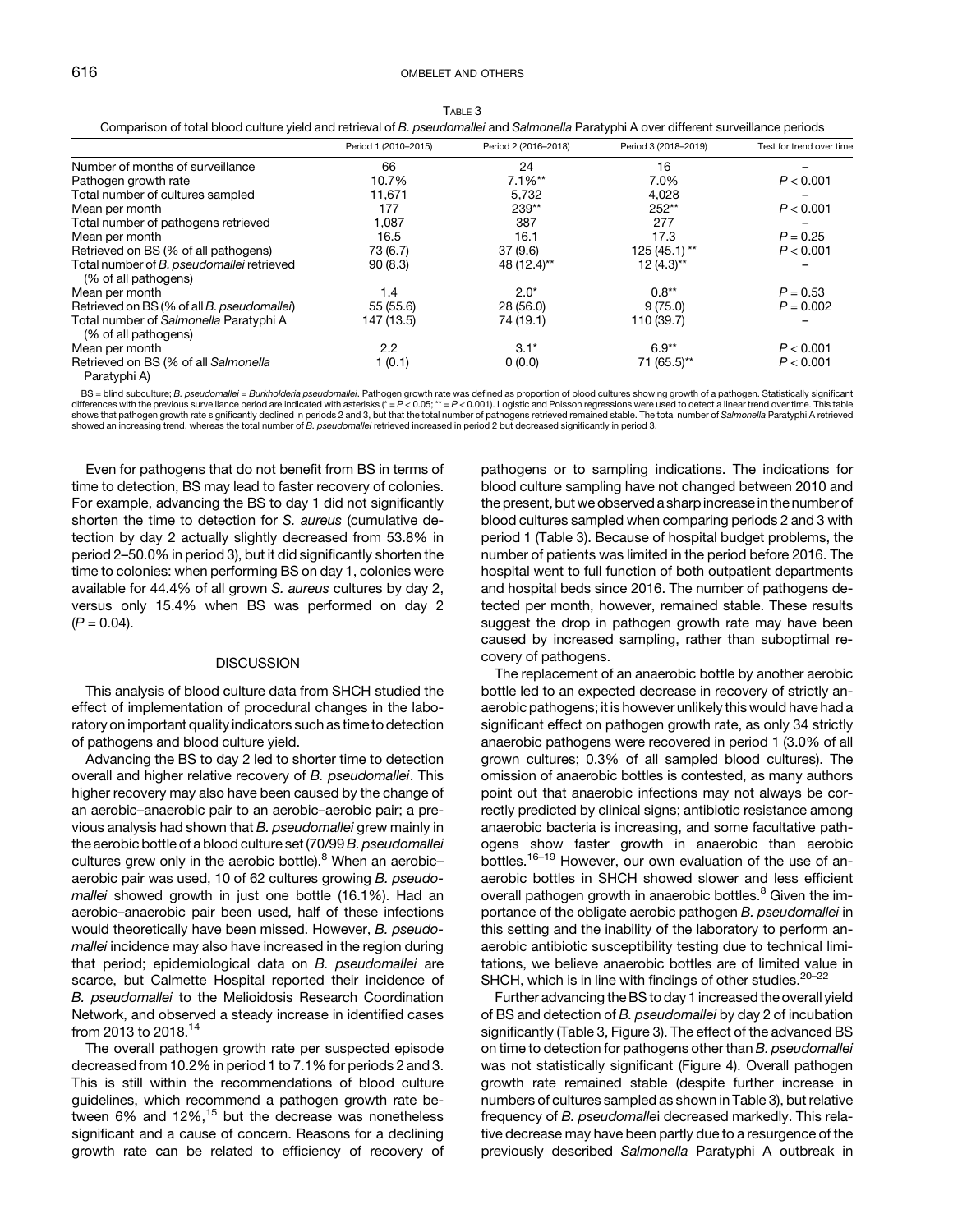<span id="page-5-0"></span>Effect of age, gender, hospitalization status, prior antibiotic use, volume sampled, incubation delay, and time (by quarter) on pathogen growth rate, within the different surveillance periods

| Variables                                                                                | OR period 1 (95% CI)   | OR period 2 (95% CI)    | OR period 3 (95% CI)     |
|------------------------------------------------------------------------------------------|------------------------|-------------------------|--------------------------|
| Age (years)                                                                              | $1.00(1.00 - 1.00)$    | $0.99(0.99 - 1.00)$     | $0.99(0.98 - 0.99)^{**}$ |
| Gender (male vs. female)                                                                 | $0.99(0.87 - 1.14)$    | 1.40 (1.09-1.80)*       | $0.93(0.72 - 1.20)$      |
| Hospitalized (yes vs. no)                                                                | $0.99(0.81 - 1.21)$    | $1.15(0.81 - 1.64)$     | $1.53(1.01 - 2.32)^{*}$  |
| Antibiotics (prior antibiotics vs. no prior antibiotics)                                 | $0.78(0.67 - 0.90)$ ** | $1.17(0.83 - 1.65)$     | $1.13(0.87 - 1.47)$      |
| Time since start surveillance (quarter)                                                  | 1.00 (0.92-1.30)       | $1.03(0.97 - 1.10)$     | $1.06(0.97 - 1.14)$      |
| Cultured volume (mL)                                                                     | $0.98(0.96 - 1.00)$    | $1.01(0.97 - 1.05)$     | $0.98(0.94 - 1.02)$      |
| Incubation delay (day)                                                                   | 1.09 (0.92-1.30)       | $0.80(0.37 - 1.72)$     | $0.85(0.58 - 1.25)$      |
| Change in pathogen growth rate after each intervention<br>(assuming two breakpoints)     |                        | $0.71(0.48 - 1.05)$     | $0.69(0.45 - 1.04)$      |
| Change in pathogen growth rate after the first<br>intervention (assuming one breakpoint) |                        | $0.74(0.56 - 0.99)^{*}$ |                          |

OR = odds ratio. The magnitude of the effect is expressed as an OR of growth with 95% CI resulting from a multivariate logistic regression model for the three different surveillance periods. The effect of the laboratory interventions on growth rate was modeled with a segmented regression using either one (July 2016) or two "breakpoints" (July 2016 and July 2018). Odds ratios statistically<br>different from 1 are indi after the first intervention (from period 1 to period 2).

Cambodia that was observed simultaneously ([Table 3\)](#page-4-0). $23$  However, the absolute number of B. pseudomallei retrieved per month decreased significantly as well. Unfortunately, no official data about epidemiology of B. pseudomallei in this region are available after 2018, but personal communication from the Diagnostic Microbiology Development Program, working in Takeo Hospital, did not reveal a similar decrease in B. pseudomallei incidence in Takeo Province. Given the importance of BS in the detection of B. pseudomallei, its overall slow growth, as described previously,<sup>8</sup> and scarce visual signs of growth of non-fermenting Gramnegative organisms, it is possible that growth of B. pseudomallei was missed by advancing the subculture.



□ Period 1: day 3 blind subculture (n=99)

□ Period 2: day 2 blind subculture (n=50)

Period 3: day 1 blind subculture (n=12)



Cumulative time-to-colonies Burkholderia pseudomallei

Period 1: day 3 blind subculture (n=99)

 $\equiv$  Period 2: day 2 blind subculture (n=50)

Period 3: day 1 blind subculture (n=12)

FIGURE 3. Cumulative time to detection (first sign of growth) and time to colonies for all pathogens except Burkholderia pseudomallei, comparing the three periods of surveillance. Statistically significant differences between periods of surveillance are indicated with asterisks ( $* = P < 0.05; ** = P <$ 0.001). This figure appears in color at [www.ajtmh.org](https://www.ajtmh.org).

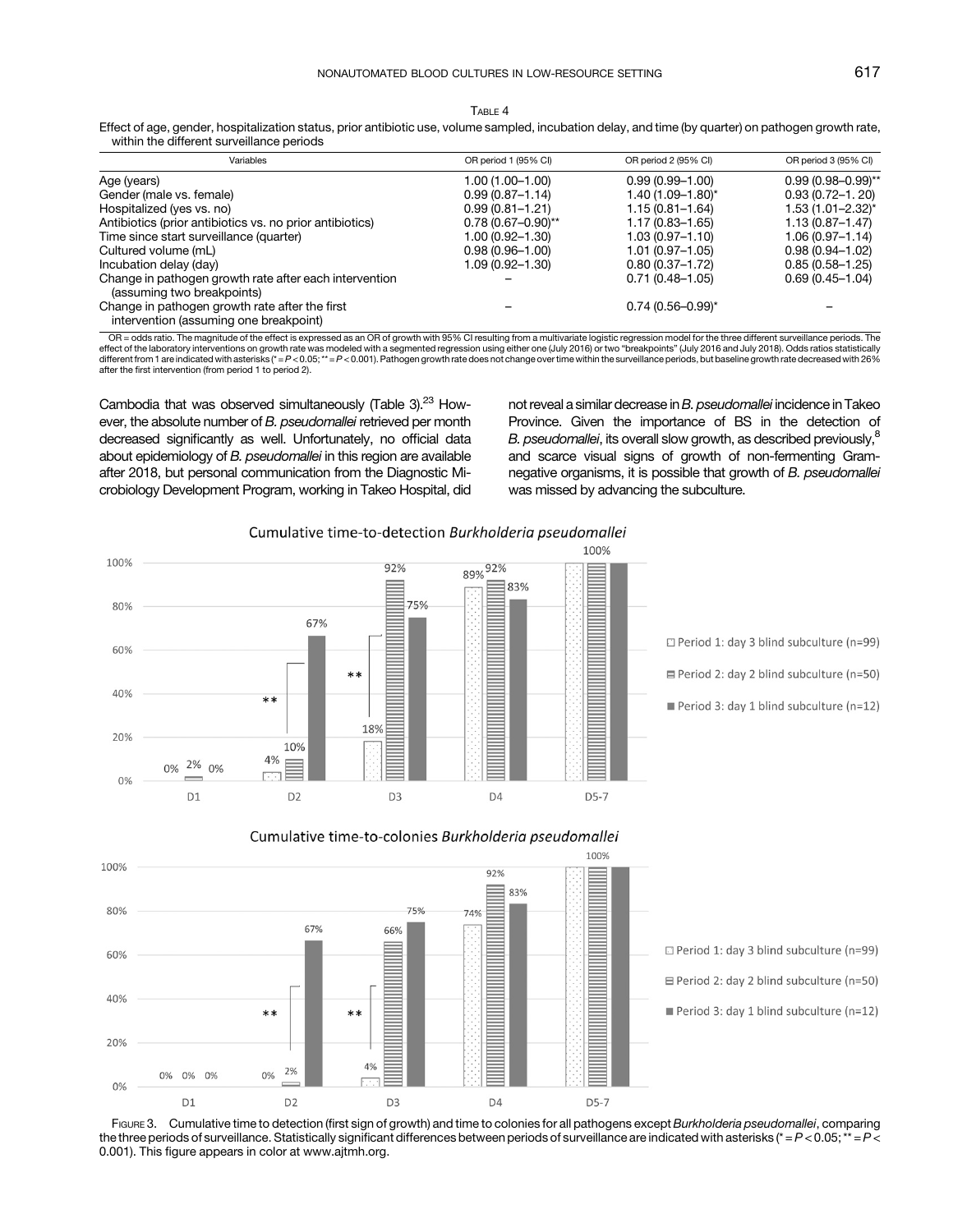# <span id="page-6-0"></span>618 OMBELET AND OTHERS



Cumulative time-to-detection for all pathogens excluding B. pseudomallei







Optimal timing of BS largely depends on the goal of BS. An early BS (within 12–24 hours of incubation) decreases the time to detection,[24](#page-8-0)–[26](#page-8-0) whereas a late BS serves as a final check for growth, to ensure no pathogens are missed.<sup>[10](#page-8-0)</sup> The "Clinical Microbiology Procedures Handbook" recommends a late subculture after 72 hours of incubation,<sup>[10](#page-8-0)</sup> whereas Clinical & Laboratory Standards Institute recommends performing subculture after 24–48 hours of incubation, $27$  and Cumitech advises an ever earlier subculture after 12–18 hours of in-cubation.<sup>[15](#page-8-0)</sup> A study looking at the optimal timing for subculture specifically for the detection of B. pseudomallei found that an early day 1 subculture confirmed growth of 52.3% of all B. pseudomallei cultures.<sup>[28](#page-8-0)</sup> An additional BS on day 2 yielded an extra 28.5% of grown cultures.<sup>28</sup> However, the results of our study suggest that performing only a day 1 BS may decrease the overall recovery of B. pseudomallei. For settings where B. pseudomallei is an important pathogen, we therefore recommend BS on day 2 of incubation as the best trade-off between time to detection and pathogen growth rate.

The potential benefits of early BS are not limited to earlier detection of pathogens; it also leads to earlier recovery of colonies, which can be immediately used for supplementary testing. Fast results of antibiotic susceptibility testing, for example, have a large impact on patient management. These tests depend on colony growth; therefore, shorter time to colonies leads directly to faster actionable results, clinical decision-making, and directed treatment. This is particularly important in a context of increased multidrug-resistant pathogens and endemic B. pseudomallei infection, as empirical treatment may not adequately cover these pathogens.<sup>[29](#page-8-0)-[31](#page-8-0)</sup> As shown in [Figures 3](#page-5-0) and 4, the effect of BS was more pronounced on time to colonies than on time to detection of pathogens.

Performing a BS on all bottles adds a substantial workload, and thus costs to a blood culture system. The replacement of an anaerobic by an aerobic bottle doubled the workload for BS, as this practice is only recommended for aerobic bottles.[15](#page-8-0) Pathogen growth rates of blood cultures are low (recommended pathogen growth rate is 6–12%, implying the large majority of sampled cultures do not show growth)<sup>[15](#page-8-0)</sup>; therefore, most of the work associated with performing BSs does not result in faster recovery of pathogens. Faster pathogen detection must therefore be balanced against increased labor costs. Labor costs are generally lower in most low-resource than in high-resource settings; therefore, BS is probably more efficient in these settings. The added value of increased and faster recovery of pathogens with BS should be balanced against this increased workload and an increased risk of contamination of the blood culture bottles.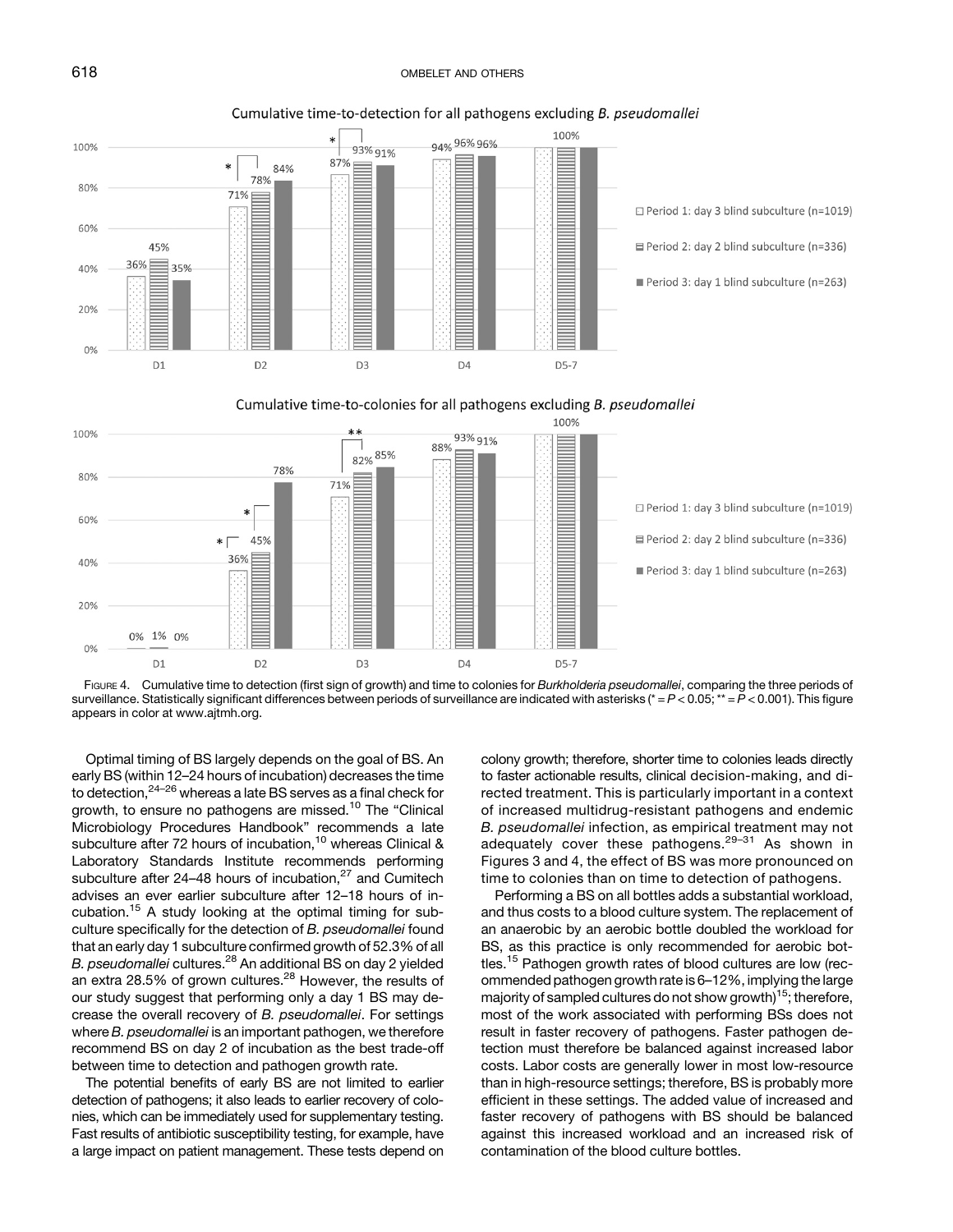The change in blood culture bottles (FA FAN to FA Plus Bact/ALERT bottles) could have contributed to faster growth, although there was no significant change in visual signs of positivity on day 1 (the only day not affected by changes in BS timing); cumulative first growth on day 1 increased only slightly from 33.1% to 36.7% after implementation of the new bottles  $(P = 0.13)$ . However, cumulative time to detection by day 2 increased significantly for pathogens not including B. pseudomallei in period 2, indicating a possible bottle effect as BS could not have impacted growth on day 2 yet ([Figure 4](#page-6-0)). Moreover, the presence of resins in the FA Plus blood culture medium may have had an impact on growth rates of blood cultures taken under antimicrobial therapy, as resins have been shown to successfully inhibit the effect of antibiotics present in serum. $32-34$  $32-34$  This is indeed suggested by the fact that prior antibiotic therapy had a negative effect on the growth rate in period 1 (odds ratio [OR] of 0.78,  $P < 0.001$ ), whereas cultures under antibiotic therapy were more likely to show growth in periods 2 and 3, after the implementation of the resin-containing bottles (OR: 1.17 and 1.13, respectively,  $P > 0.059$ ) [\(Table 4](#page-5-0)).

Another effect of the change in bottles could be related to visual detection of growth. The bottles are currently used offlabel, as they are specifically constructed for use in an automated incubator. Other studies have used a similar approach, but also with bottles not containing resins.<sup>[35](#page-8-0)</sup> Visual growth characteristics such as turbidity and puff balls can be less clearly visible in resin-containing bottles.<sup>[36](#page-8-0)</sup> The observed decrease in pathogen growth rate could be related to less efficient detection of growth, especially of organisms that cause little visible change in the color indicator.

As compared with surveillance period 1, volume of blood culture bottles was higher, and significantly more bottles were correctly filled in periods 2 and 3. A monthly feedback system was implemented in 2014, whereby quality indicators such as bottle weight and contamination rate were presented to nursing teams, creating increased awareness of correct blood culture sampling procedures. The success of this feedback system is further highlighted by the observation that these filling volumes compare favorably with those reported from high-income countries, despite the limitations inherent to low-resource settings.<sup>[37,38](#page-8-0)</sup> Volume did however not appear to have an impact on growth rates. This could be explained by the assumption that sampling high volumes of blood from severely ill patients is more difficult and less easily obtained; these patients are however more likely to suffer from BSI. No information on disease severity was available for this study.

Even with early BS, time to detection of many pathogens, most notably non-fermenters such as B. pseudomallei, re-mains behind that of automated systems.<sup>[9,39](#page-8-0)-[41](#page-9-0)</sup> A possible explanation for this observation is faster detection of growth by the algorithms in the automate software than visual assessment of the indicator. However, improved time to detection may also be related to faster growth. Blood culture automates agitate the blood cultures continuously during incubation, which has been shown to increase recovery of pathogens, probably due to increased oxygenation.<sup>[42](#page-9-0)-[46](#page-9-0)</sup> Moreover, temperature in automated incubators is presumably more stable than that in a conventional incubator, which has to be opened in its entirety each time a bottle is added or removed.

The limitations of this study are its observational nature and the simultaneous implementation of multiple laboratory changes. Causal effects of one factor on outcomes such as yield and speed of detection are therefore hard to pinpoint. Moreover, other changes in hospital policy and in underlying population trends could have influenced our results. In the case of time to detection and time to colonies, however, there is strong evidence that advancing the BS led to faster recovery of pathogens. The shifting proportions of different key pathogens could have been reflections of changing underlying epidemiology, although there are indications that the laboratory changes affected detection of B. pseudomallei. Another limitation was the lack of information on time delays (in hours) between the sampling of blood cultures and the time of incubation, which could have provided an alternative hypothesis for poor detection rates of B. pseudomallei. We found no relation between incubation delay and growth; however, delay was only measured in days, precluding demonstration of the effect of more subtle time delays. It has been shown that non-fermenting Gram-negative organisms can go into a bacteriostatic phase when pre-incubated, inhibiting their detection in automated systems.<sup>[47](#page-9-0)</sup> However, we believe this problem is less important in this setting, as no automated detection was used, and pre-incubation is unlikely to impact yield of BS or visual detection. Moreover, the lack of terminal subculture (additional subculture at the end of the incubation period) during this study precludes conclusions on how many pathogens were missed by advancing the BS. It was therefore decided to temporarily introduce a terminal subculture in SHCH to revalidate the BS procedure.

In conclusion, this study demonstrates that rigorous follow-up of blood cultures and quality indicators is possible in lowresource settings and can lead to significant improvements in laboratory and sampling procedures. A faster detection of important pathogens is possible by relatively inexpensive methods such as introducing or advancing a BS early in the period of incubation. This study also demonstrates the possible risks associated to such changes, and the need for continuous monitoring. Based on these study results, it was decided that BS on day 2 was the preferred subculture timing for SHCH, optimizing the balance between time to detection and pathogen recovery. Despite the best efforts, time to detection of these manual blood cultures systems still lags behind that of automated blood culture systems. Robust, affordable detection systems to further shorten time to detection for low-resource settings are warranted.

Received April 6, 2020. Accepted for publication September 27, 2020.

Published online November 30, 2020.

Acknowledgments: We are grateful to all study participants, laboratory staff, nursing and clinical staff, data manager, and management staff at SHCH, without whom our research would not have been possible.

Financial support: This work was funded by the Belgian Directorate of Development Cooperation (DGD) through the Fourth Framework Agreement between the Belgian DGD and the Institute of Tropical Medicine, Belgium.

Data availability: The database for this manuscript will be made open access. Access requests for ITM research data can be made to ITM's central point for research data access by means of submitting the completed Data Access Request Form. These requests will be reviewed for approval by ITMs Data Access Committee ([https://](https://www.itg.be/E/data-sharing-open-access) [www.itg.be/E/data-sharing-open-access\)](https://www.itg.be/E/data-sharing-open-access).

Disclosure: Ethical approval was granted as part of the study: "Surveillance of antimicrobial resistance among consecutive blood culture isolates in tropical settings, V4.0" (IRB ITM 613/08, EC UZA 8/20/96,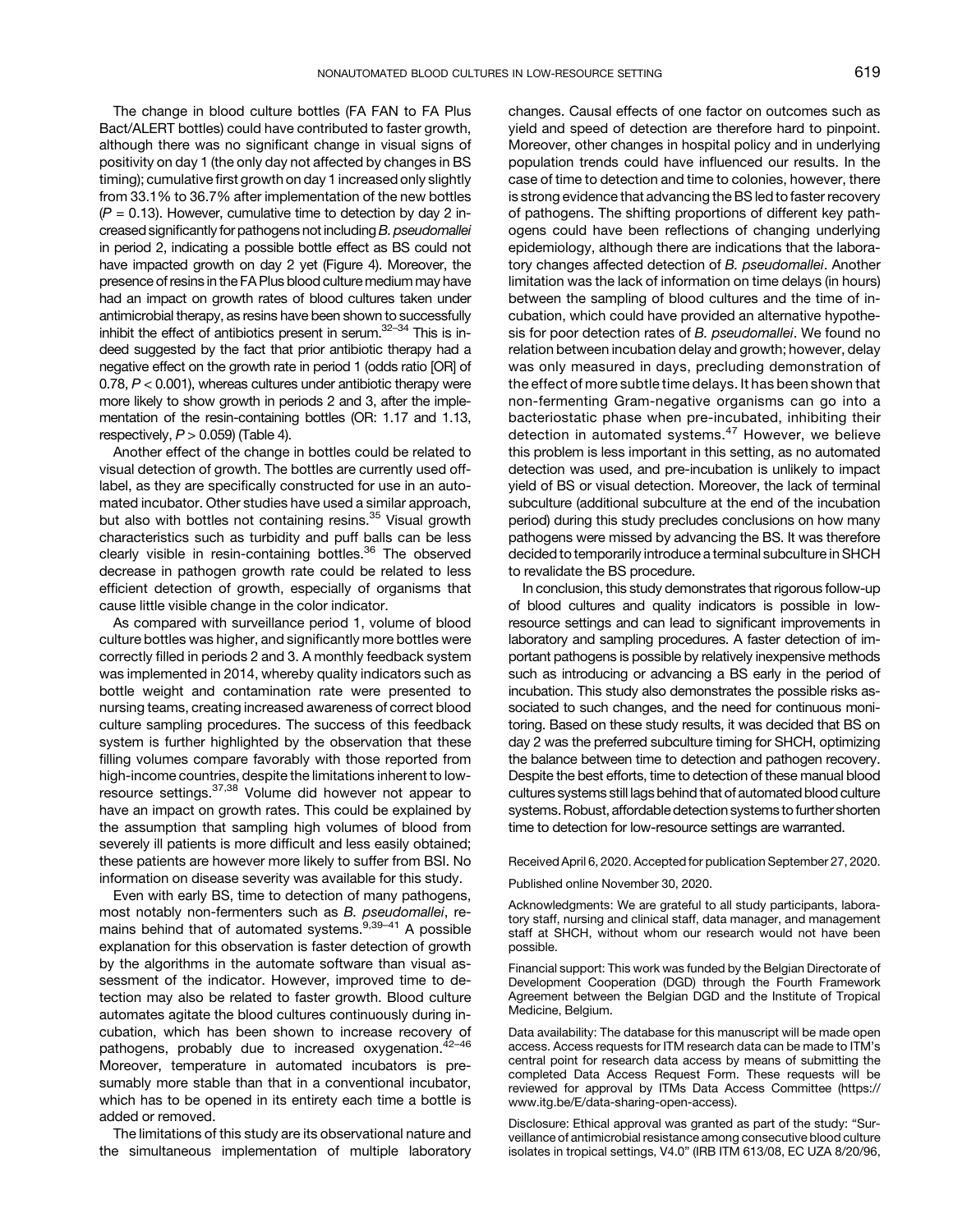<span id="page-8-0"></span>NECHR original protocol 009 and subsequent amendments 021, 0313, 020, 018, 141). Laboratory data were analyzed retrospectively using a coded database. Patient information was coded with restricted access to the code key. For Figure 1, we made use of two icons designed by Made by Made and Majo Ox, offered by the Noun Project on their website ([https://www.thenounproject.com\)](https://https://www.thenounproject.com).

Authors' addresses: Sien Ombelet and Jan Jacobs, Department of Clinical Sciences, Institute of Tropical Medicine, Antwerp, Belgium, and Department of Immunology, Microbiology and Transplantation, KULeuven, Leuven, Belgium, E-mails: [sien.ombelet@student.kuleuven.be](mailto:sien.ombelet@student.kuleuven.be) and [jjacobs@itg.be.](mailto:jjacobs@itg.be) Marjan Peeters and Achilleas Tsoumanis, Department of Clinical Sciences, Institute of Tropical Medicine, Antwerp, Belgium, E-mails: [mpeeters@itg.be](mailto:mpeeters@itg.be) and [atsoumanis@itg.be](mailto:atsoumanis@itg.be). Chhundy Phe, Chun Kham, Syna Teav, and Thong Phe, Sihanouk Hospital Center of Hope, Phnom Penh, Cambodia, E-mails: [chhundyphe68@gmail.](mailto:chhundyphe68@gmail.com) [com](mailto:chhundyphe68@gmail.com), [chunkham@sihosp.org](mailto:chunkham@sihosp.org), [synateav@sihosp.org,](mailto:synateav@sihosp.org) and [thongphe@](mailto:thongphe@sihosp.org) [sihosp.org](mailto:thongphe@sihosp.org). Erika Vlieghe, Department of General Internal Medicine, Infectious and Tropical Diseases, University Hospital Antwerp, Antwerp, Belgium, E-mail: [erika.vlieghe@uza.be.](mailto:erika.vlieghe@uza.be)

This is an open-access article distributed under the terms of the [Creative Commons Attribution \(CC-BY\) License,](https://creativecommons.org/licenses/by/4.0/) which permits unrestricted use, distribution, and reproduction in any medium, provided the original author and source are credited.

#### **REFERENCES**

- 1. Fleischmann-Struzek C, Goldfarb DM, Schlattmann P, Schlapbach LJ, Reinhart K, Kissoon N, 2018. The global burden of paediatric and neonatal sepsis: a systematic review. Lancet Respir Med 6: 168–170.
- 2. Vincent JL et al., 2014. Assessment of the worldwide burden of critical illness: the Intensive Care over Nations (ICON) audit. Lancet Respir Med 2: 380–386.
- 3. Fleischmann C, Scherag A, Adhikari NKJ, Hartog CS, Tsaganos T, Schlattmann P, Angus DC, Reinhart K; International Forum of Acute Care Trialists, 2016. Assessment of global incidence and mortality of hospital-treated sepsis current estimates and limitations. Am J Respir Crit Care Med 193: 259–272.
- 4. Peker N, Couto N, Sinha B, Rossen JW, 2018. Diagnosis of bloodstream infections from positive blood cultures and directly from blood samples: recent developments in molecular approaches. Clin Microbiol Infect 24: 944–955.
- 5. Ombelet S et al., 2018. Clinical bacteriology in low-resource settings: today's solutions. Lancet Infect Dis 18: e248–e258.
- 6. Petti CA, Polage CR, Quinn TC, Ronald AR, Sande MA, 2006. Laboratory medicine in Africa: a barrier to effective health care. Clin Infect Dis 42: 377–382.
- 7. Otu A, Elston J, Nsutebu E, 2015. Sepsis in Africa: practical steps to stem the tide. Pan Afr Med J 21: 323.
- 8. Peeters M et al., 2019. Slow growth of Burkholderia pseudomallei compared to other pathogens in an adapted blood culture system in Phnom Penh, Cambodia. J Med Microbiol 68: 1159–1166.
- 9. Tiangpitayakorn C, Songsivilai S, Piyasangthong N, Dharakul T, 1997. Speed of detection of Burkholeria pseudomalliei in blood cultures and its correlation with the clinical outcome. Am J Trop Med Hyg 57: 96–99.
- 10. Leber AL, 2016. Clinical Microbiology Procedures Handbook. Washington, DC: American Society for Microbiology.
- 11. Levy MM et al., 2003. 2001 SCCM/ESICM/ACCP/ATS/SIS international sepsis definitions conference. Intensive Care Med 29: 530–538.
- 12. Cutnell J, Johnson K, 1998. Physics, Fourth Edition. Hoboken, NJ: Wiley.
- 13. Bard JD, Tekippe M, 2016. Diagnosis of bloodstream infections in children. J Clincial Microbiol 54: 1418–1424.
- 14. Mahidol Oxford Tropical Medicine Research Unit, 2016. Melioidosis Info: Databases. Available at: [https://www.melioidosis.info/](https://www.melioidosis.info/info.aspx?pageID=107) [info.aspx?pageID=107.](https://www.melioidosis.info/info.aspx?pageID=107) Accessed October 20, 2020.
- 15. Baron E, Dunne W, Weinstein M, Weich D, Wilson D, Yagupsky P, 2005. Cumitech 1C, blood cultures IV. Baron E, ed. Cumitech 1C. Washington, DC: American Society for Microbiology.
- 16. Vena A, Muñoz P, Alcalá L, Fernandez-Cruz A, Sanchez C, Valerio M, Bouza E, 2015. Are incidence and epidemiology of

anaerobic bacteremia really changing? Eur J Clin Microbiol Infect Dis 34: 1621–1629.

- 17. Bartlett JG, Dick J, 2000. The controversy regarding routine anaerobic blood cultures. Am J Med 108: 505–506.
- 18. Grohs P, Mainardi JL, Podglajen I, Hanras X, Eckert C, Buu-Hoï A, Varon E, Gutmann L, 2007. Relevance of routine use of the anaerobic blood culture bottle. J Clin Microbiol 45: 2711–2715.
- 19. Gajdács M, Urbán E, 2020. Relevance of anaerobic bacteremia in adult patients: a never-ending story? Eur J Microbiol Immunol 10: 64–75.
- 20. Urbán E, 2012. Five-year retrospective epidemiological survey of anaerobic bacteraemia in a university hospital and rewiew of the literature. Eur J Microbiol Immunol (Bp) 2: 140–147.
- 21. James P, al-Shafi KM, 2000. Clinical value of anaerobic blood culture: a retrospective analysis of positive patient episodes. J Clin Pathol 53: 231–233.
- 22. Ortiz E, Sande M, 2000. Routine use of anaerobic blood cultures: are they still indicated? Am J Med 15: 445-447.
- 23. Kuijpers LMF, Veng CH, Sar D, Chung P, Phe T, Kham C, Vlieghe E, Jacobs J, 2015. Ongoing outbreak of Salmonella enterica serovar Paratyphi A infections, Phnom Penh, Cambodia. J Infect Dev Ctries 9: 438–440.
- 24. Szymczak EG, Barr JT, Durbin WA, Goldmann DA, 1979. Evaluation of blood culture procedures in a pediatric hospital. J Clin Microbiol 9: 88–92.
- 25. Ganguli LA, O'Hare W, Hyde W, 1984. Rapid detection of bacteraemia by early subculture. J Med Microbiol 17: 311–315.
- 26. Todd J, Roe M, 1975. Rapid detection of bacteremia by an early subculture technic. Am J Clin Pathol 64: 694-699.
- 27. CLSI, 2007. Principles and Procedures for Blood Cultures: Approved Guideline, Vol. 27. M47A. Wayne, PA: Clinical and Laboratory Standards Institute.
- 28. Wuthiekanun V, Dance D, Chaowagul W, Suputtamongkol Y, Wattanagoon Y, White N, 1990. Blood culture techniques for the diagnosis of melioidosis. Eur J Clin Microbiol Infect Dis 9: 654–658.
- 29. Wiersinga WJ, Currie BJ, Peacock SJ, 2012. Melioidosis. N Engl J Med 367: 1035–1044.
- 30. Lim C, Takahashi E, Hongsuwan M, Wuthiekanun V, Thamlikitkul V, Hinjoy S, Day NP, Peacock SJ, Limmathurotsakul D, 2016. Epidemiology and burden of multidrug-resistant bacterial infection in a developing country. Elife 5: 1–18.
- 31. Fox-Lewis A et al., 2018. Antimicrobial resistance in invasive bacterial infections in hospitalized children, Cambodia, 2007–2016. Emerg Infect Dis 24: 841–851.
- 32. Doern CD, Mirrett S, Halstead D, Abid J, Okada P, Reller LB, 2014. Controlled clinical comparison of new pediatric medium with adsorbent polymeric beads (PF Plus) versus charcoalcontaining PF medium in the bact/alert blood culture system. J Clin Microbiol 52: 1898–1900.
- 33. Mitteregger D, Barousch W, Nehr M, Kundi M, Zeitlinger M, Makristathis A, Hirschl AM, 2013. Neutralization of antimicrobial substances in new BacT/Alert FA and FN plus blood culture bottles. J Clin Microbiol 51: 1534–1540.
- 34. Lovern D et al., 2016. Antimicrobial binding and growth kinetics in BacT/ALERT<sup>®</sup> FA Plus and BACTEC<sup>®</sup> aerobic/F plus blood culture media. Eur J Clin Microbiol Infect Dis 35: 2033–2036.
- 35. Andrews JR et al., 2013. Evaluation of an electricity-free, culturebased approach for detecting typhoidal Salmonella bacteremia during enteric fever in a high burden, resource-limited setting. PLoS Negl Trop Dis 7: e2292.
- 36. Doern GV, 1994. Manual blood culture systems and the antimicrobial removal device. Clin Lab Med 14: 133–147.
- 37. Khare R, Kothari T, Castagnaro J, Hemmings B, Tso M, Juretschko S, 2020. Active monitoring and feedback to improve blood culture fill volumes and positivity across a large integrated health system. Clin Infect Dis 70: 262–268.
- 38. Willems E, Smismans A, Cartuyvels R, Coppens G, Van Vaerenbergh K, Van den Abeele AM, Frans J;Bilulu Study Group, 2012. The preanalytical optimization of blood cultures: a review and the clinical importance of benchmarking in 5 Belgian hospitals. Diagn Microbiol Infect Dis 73: 1–8.
- 39. Elantamilan D, Lyngdoh VW, Khyriem AB, Rajbongshi J, Bora I, Thingujam S, 2016. Comparative evaluation of the role of single and multiple blood specimens in the outcome of blood